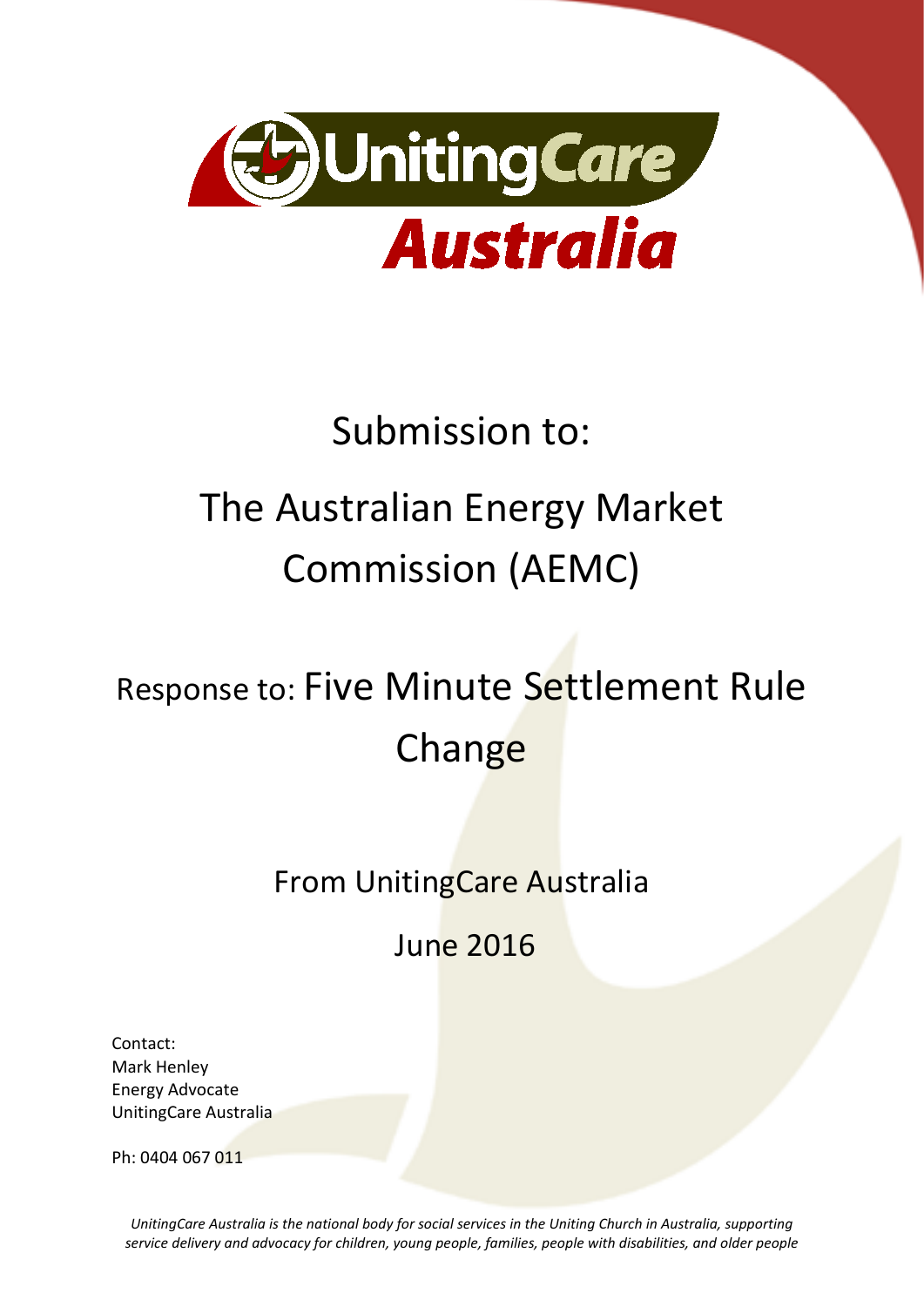# **UnitingCare Australia**

# Background

UnitingCare Australia is the national body for the UnitingCare Network, one of the largest providers of community services in Australia. With over 1,600 sites, the network employs 39,000 staff and is supported by the work of over 28,000 volunteers. We provide services to children, young people and families, Indigenous Australians, people with disabilities, the poor and disadvantaged, people from culturally diverse backgrounds and older Australians in urban, rural and remote communities.

UnitingCare Australia works with and on behalf of the UnitingCare Network to advocate for policies and programs that will improve people's quality of life. UnitingCare Australia is committed to speaking with and on behalf of those who are the most vulnerable and disadvantaged, for the common good.

UnitingCare Australia is making this submission in part to express our interest in the topics under consideration through this rule change and to indicate an interest in greater involvement assuming that there is further exploration of this rule change proposal.

Our particular interest is in the potential impacts, positive or negative, for small consumers both households and small business.

The we recognise that the wholesale market for electricity is complex and do not pretend to have a full understanding of all of the implications of the proposed rule change, within the initial consultation period for the consultation paper. Back following comments should be regarded as preliminary with the expectation that further consideration of the issues at hand will be undertaken during anticipated continued consideration of this rule change proposal over the coming months. We observe that the wholesale market is the element of the Australian National electricity market that has had least consideration by groups taking a small consumer perspective, we opine that the wholesale market, as with the rest of the energy markets is facing considerable change from new technologies and new consumer expectations and so greater consumer consideration is timely.

Is our opinion that the most important question posed by the consultation paper remains: "is there a problem?" So this is the question to which we will give greatest consideration.

# *Issue 1. Is there a problem?*

# *In particular we consider:*

*1.1 to what extent does the mismatch between dispatch and settlement intervals create risks for market participants? What is the materiality of these risks and under what circumstances are they most acute?*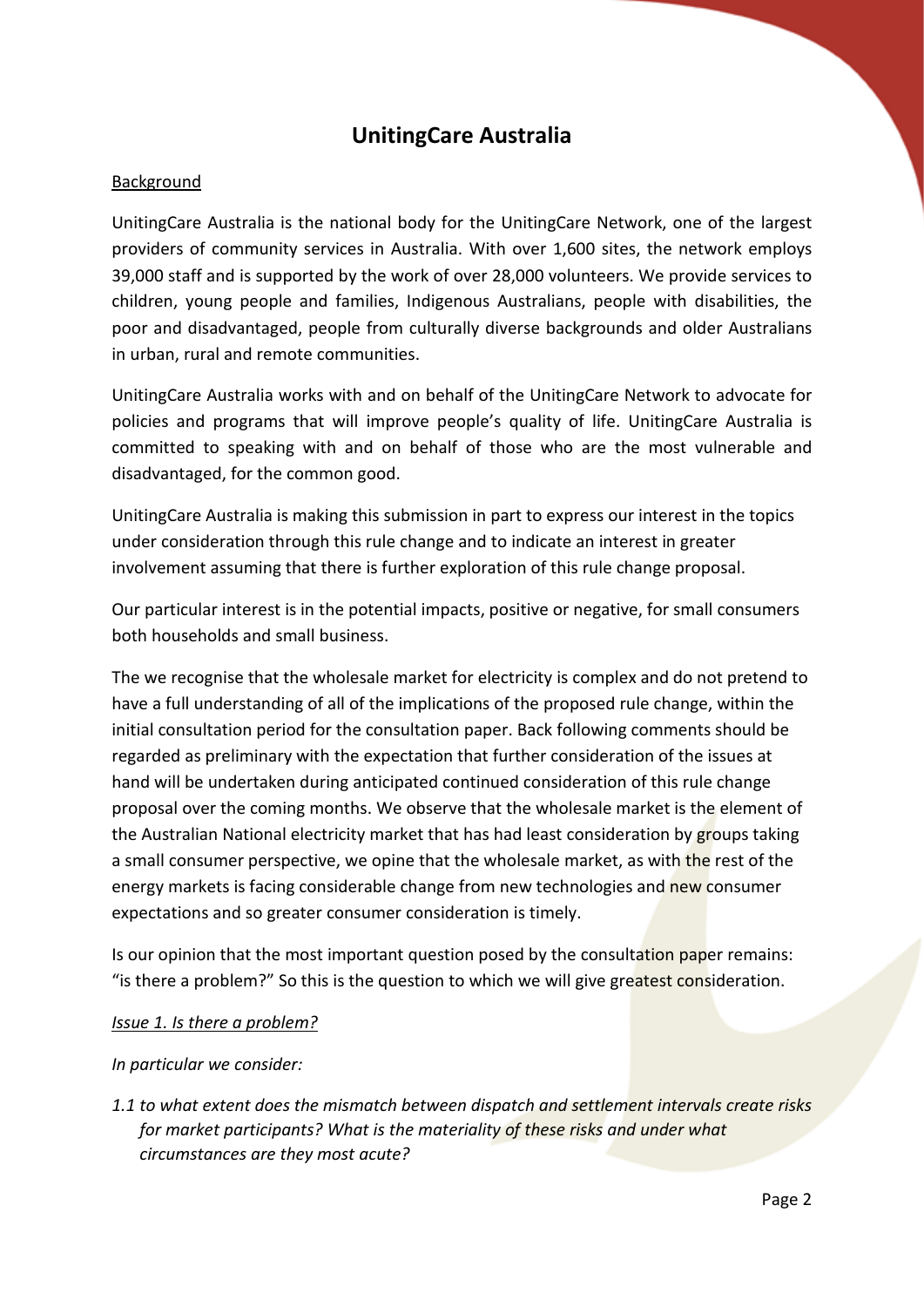- *1.3 would the wholesale market operate more less sufficiently if supply-side participants were settled on a five minute basis*
- *1.4 compared to the current arrangements, would settlement on a five minute basis be more conducive to demand-side participation? How would demand-side participants respond and what impact would this have on market efficiency?*

By way of background, UnitingCare Australia, through Uniting Communities which is based in South Australia have been concerned about the potential for the exercise of generator market power particularly in smaller NEM jurisdictions, for some time.

The following extract is taken from a submission to the AEMC as part of the effectiveness of competition review for South Australia conducted in 2008.

### *"6.6 Taking spot risk in SA*

*In the summer of 2008, the half hourly spot price in SA exceeded \$300/MWh on 74 occasions, exceeded \$1000/MWh on 57 occasions and exceeded \$9900/MWh on 41 occasions in the three month period. This indicates that taking any exposure to the spot price was extremely risky. What is just as concerning is that these high prices were endemic when demand was at or above 2500 MW, a relatively modest level!* 

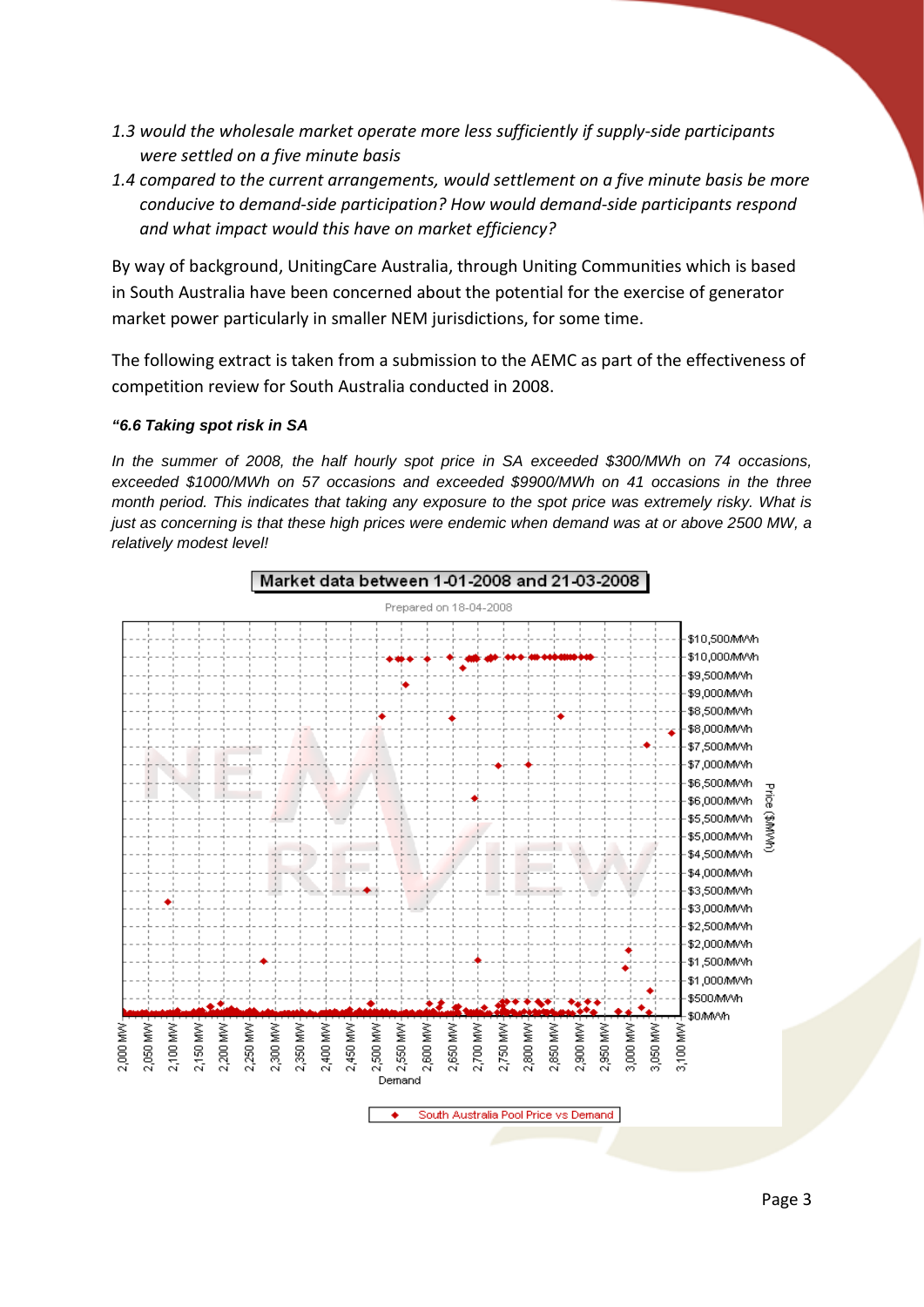*Every summer since the commencement of the NEM, demand in SA has exceeded 2500 MW, as the following graph of the weekly high demands shows:*





*This clearly demonstrates that what occurred in summer of 2007/08 could apply every summer and as demand increases, this ability of TIPS to set prices gets stronger, and the same outcome as seen in summer 07/08 can be expected to be repeated.*

*The Major Energy Users provided a report to the AER[1](#page-3-0) regarding these price events and identified that AGL/TIPS had set the spot price in SA during summer 2008.* 

*The MEU concluded (page 47):* 

<u>.</u>

*"TIPS has set the spot price in SA, both by spiking the price and creating a floor price.* 

<span id="page-3-0"></span><sup>1</sup> MEU, Investigation Into the Price Spikes in South Australia On 4 and 10 January 2008, **February 2008**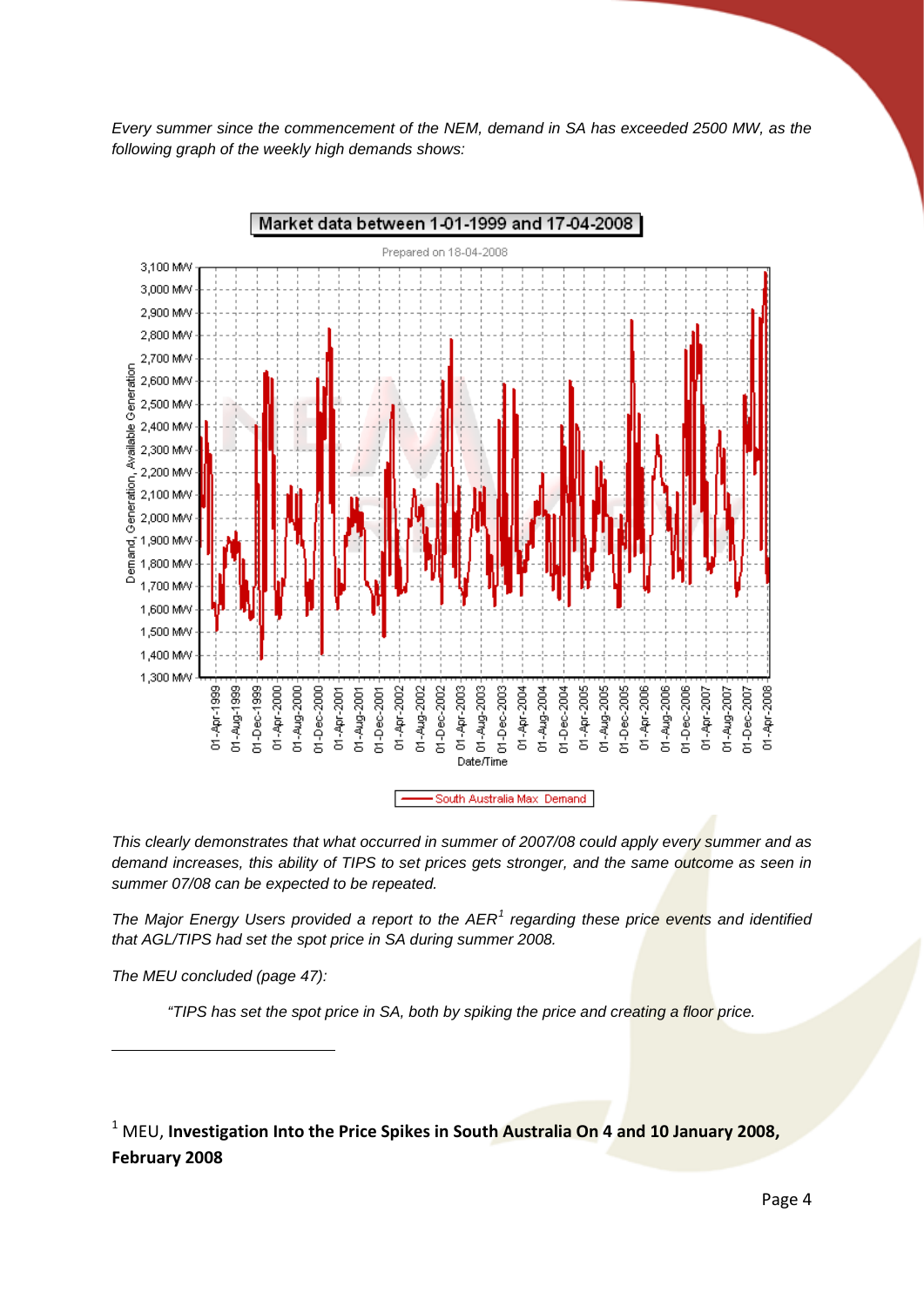*Effectively, TIPS used its undoubted position of market power in the supply arrangements and the Rules to their maximum benefit, in order to create an apparent shortage of supply. Whether this was done through strategic bidding, or even rebidding, the TIPS approach is unique to it, due to its dominance as the largest generator in the SA region.* 

*This approach by TIPS is analogous to any supplier in the market attempting to drive up prices. If the supplier can effectively create an artificial shortage of a needed product with no scope for demand responses then by doing so, it can drive prices up."*

*The MEU points out that the market power that TIPS has could get even stronger due to constraints in the Heywood interconnector (page 47):* 

*"Flows from Victoria to SA are being constrained by wind farm outputs at Snuggery, in the lower SE of SA, and this is going to get worse as Lake Bonney Stage 2 wind farm is complete, because this will effectively double the intermittent generation connected at Snuggery and constrain Heywood even more."* 

*That a single generator has the ability to set the SA spot price creates a major (even insurmountable) risk for SA retailers (other than AGL Retail). During Q1 of 2008, it is apparent that TIPS used its market power aggressively to increase the quarterly average volume weighted price dramatically above historical levels to nearly \$200/MWh. The following graph shows the monthly average volume weighted spot prices in SA for the last 4 years, indicating the outcome of the use of the market power held by TIPS.*



#### *Source: NEMMCo data*

*With outcomes possible such as seen in the first quarter of 2008, retailers would be extremely loath to expose themselves to the spot market.* 

*In fact, the only retailer that could take such spot risk would be AGL, Retail as it has the ability to offset its risk through the revenue it raises through generation at TIPS.* 

#### *6.7 Conclusions*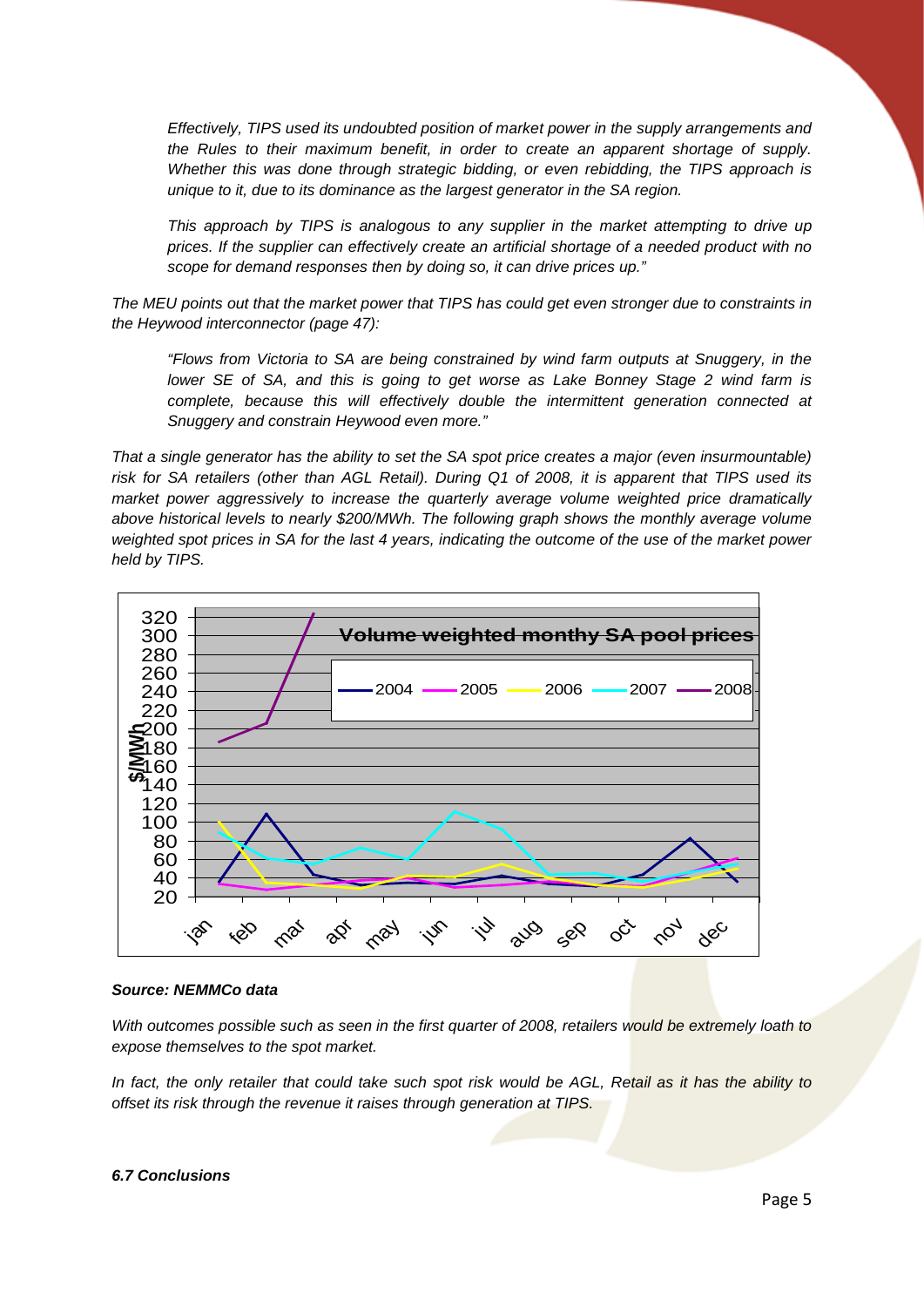*It is apparent that there is a structural problem in the SA region of the NEM which has caused a significant lack of competition in the supply of wholesale electricity.*

- *1. There is barely sufficient indigenous firm generation in SA to match the peak demand in the region.*
- *2. Taking the risk on interconnection and wind generation exposes retailers to the spot market*
- *3. The spot market has shown extreme volatility in summer of 2008, directly related to the sale of TIPS to AGL*
- *4. The dominant generator in SA has the market power to set the spot price every summer.*
- *5. Retailers must have firm generation offers to avoid the risks inherent in relying on interconnection and wind generation, and must avoid being exposed to the spot market*
- *6. In order to make offers, retailers must include in their portfolios of generation, an element of power supply from TIPS, which is owned by a competing retailer.*

This assessment indicates that competition in the wholesale market for generation is heavily impacted by the ownership of the largest generator in the region, and not to include that generator in the portfolio mix, means that the retailer must take some sot market risk.

This risk of spot market exposure is very high as AGL/TIPS has the market power to set the spot market price every summer. In turn, this drives the price level of hedge and other contracts in SA. The merged AGL/TIPS, a vertically integrated business with dominant generation and retail reduces the liquidity in the market place, thereby limiting competition at the retail level, including deterring new entrants at both the generation and retail sectors."

Much more recently, QCOSS and CCIQ in their joint submission to the Queensland Productivity Commission have also raised concerns about the potential for the exercise of market power in the Queensland wholesale market, they say:

*"It is clear that Stanwell is the dominant generator in Queensland and it has the installed capacity to provide nearly 4000 MW of generation. The combined capacities of all other generators in Queensland is just over 8000 MW. an actual recorded peak demand of 9097 MW recorded on 1 February 2016, it is clear that with some 8000 MW of regional generation (excluding Stanwell's notional generation capacity) coupled to an import limit of about 600 MW, Stanwell 9 is in the position of having, at times, market power to set spot prices in Queensland because it must be dispatched in order to meet Queensland demand.* 

*While in theory, the calculations might indicate that Stanwell has market power when the regional demand exceeds about 8600 MW, in practice, the trigger point for being able to exercise market power is significantly lower than this, because:* 

- *Not all generation will be available at all times;*
- *Not all generators will be able to be dispatched to their maximum capacity; and*
- *The maximum capacity of the interconnectors might not be available for flows into Queensland.*

*However, even if we assume a trigger point of 8600 MW, we can see that, based on Queensland demand and the Queensland generation available excluding Stanwell, Stanwell would have had a number of periods when it had market power in the past 10 years (in 2009, 2010, 2011, 2012 and 2015), but that these periods of having market power only occurred infrequently and usually for only around six or seven trading periods in the year.*

*However in the first two months of 2016, Stanwell has already had clear market power for a total of 43 trading periods where the peak demand exceeded the 8600 MW trigger point. The clear conclusion is that even with the actual demand recorded in 2015-16 being lower than what was forecast, there has still been a massive increase in the number of trading periods when Stanwell had market power.*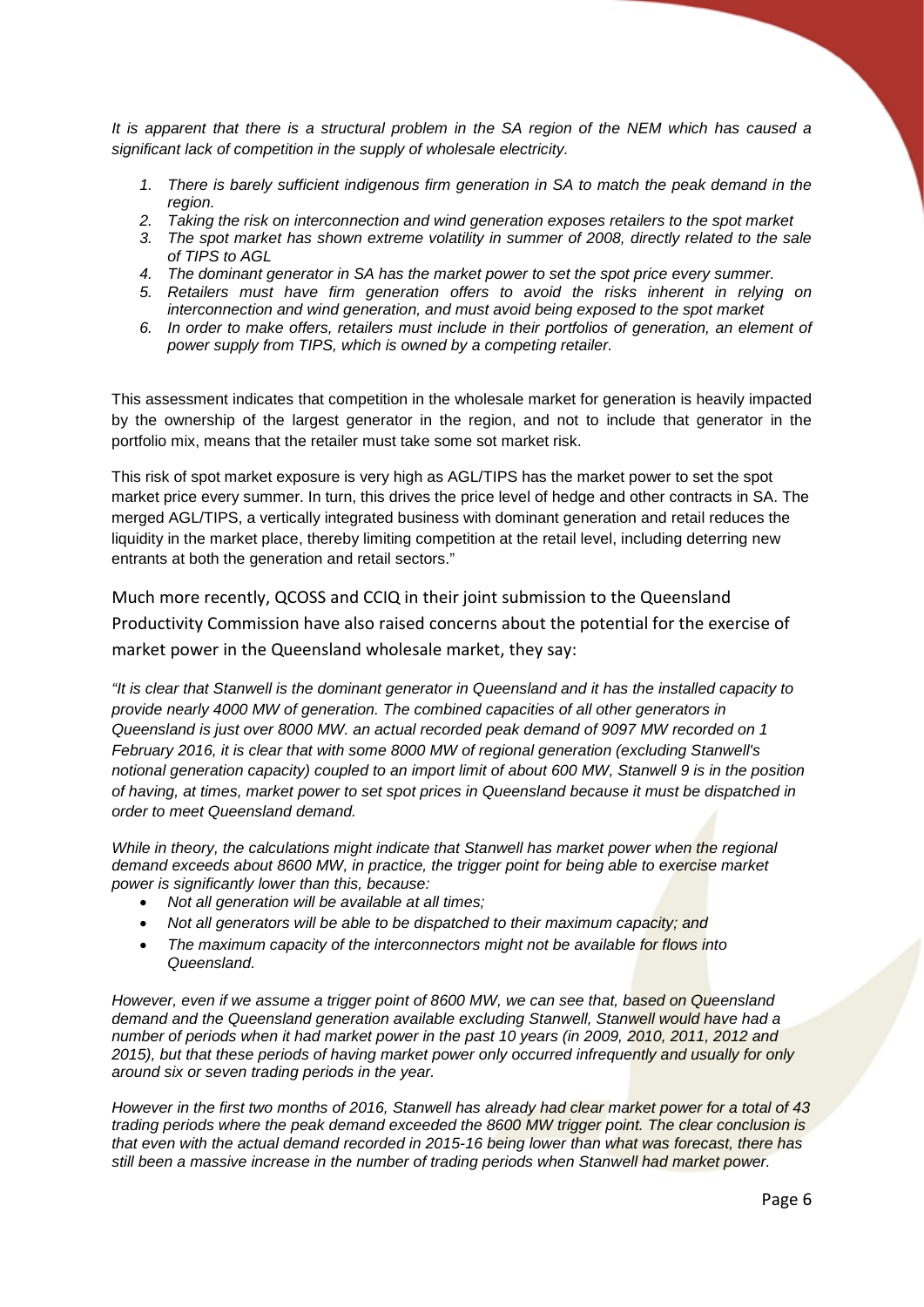*There is also an expectation that Stanwell will have market power more frequently in future years as AEMO is forecasting that peak demand in Queensland will rise significantly in future years.*

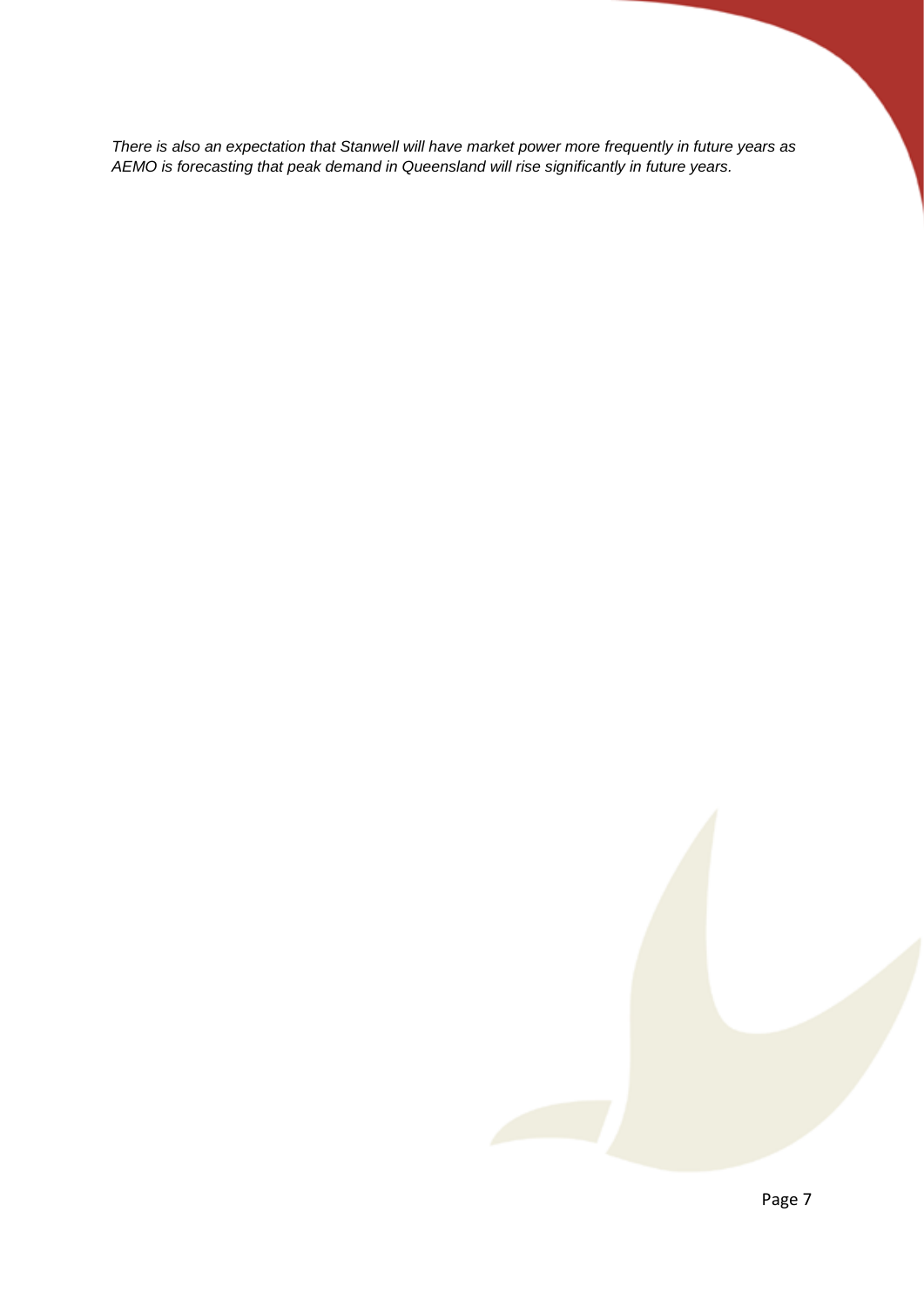*Of further concern is that the above analysis is based on the assumption that all gas fired generation will be available for dispatch. Should rising gas prices result in reduced availability of gas generation, the market shares of generation will change significantly with Stanwell further increasing its ability to exercise market power.* 

*The new rules implemented by AEMC are untested. However, under the rules, when there is the exercise of market power, the AER can only monitor its use and the market impacts. There is no ability for the AER to provide redress for consumers or to prevent it being repeated. We therefore agree with the QPC that intervention by the Queensland Government is warranted, above and beyond what is required under the National Rules.*

*We support the QPC's Recommendation 7 to require the government owned generators develop a public Code of Conduct that acts to support consumer interests. We also support Recommendation 8 to impose a process of self-reporting to the shareholder on actions that the generators have taken related to the exercise of market power. We consider that both of these recommendations should not only highlight the activity related to rebidding, but should include any actions where the use of market power is abused. This should be reported on in detail to the shareholder, including an assessment of the impacts these acts have on the wholesale market.* 

*Market power can be exercised in a number of ways to the detriment of consumers. While the QPC has focused its analysis and recommendations specifically on rebidding, we consider there is a strong need for the QPC to widen the scope of its investigation and recommendations to also consider the impact of:* 

- *Volatility*
- *Economic withholding of capacity*
- *Tacit collusion*
- *Bidding of low ramp rates and*
- *Use of network congestion."*

These are but two examples from two jurisdictions spread over eight years that indicate consumer concern about the potential for the exercise of market power in Australian wholesale electricity markets, at least in some (smaller) jurisdictions.

# This is a problem!

We recognise that the potential for wholesale market power has been the subject directly and indirectly of previous rule change proposals one of which from the MEU is likely to result in greater wholesale market monitoring and reporting by the Regulator (AER), this current development is most welcome.

The issues most at play for this rule change proposal are about perceptions of efficiency of the wholesale electricity market and transparency. The subsequent question, no doubt, then becomes at what price can existing wholesale energy market efficiency and transparency can be improved and whether there is net long-term benefit to consumers in making such moves?

On 15 June 2016, a major national retailer, AGL, announced price increases for electricity in the jurisdictions in which it operates in Australia, with a price increase of about 12% for the average South Australia customer with annual use of near to 5 Mwh per annum. Energy Australia has increased prices for this financial year by nearer 15% while Origin's increases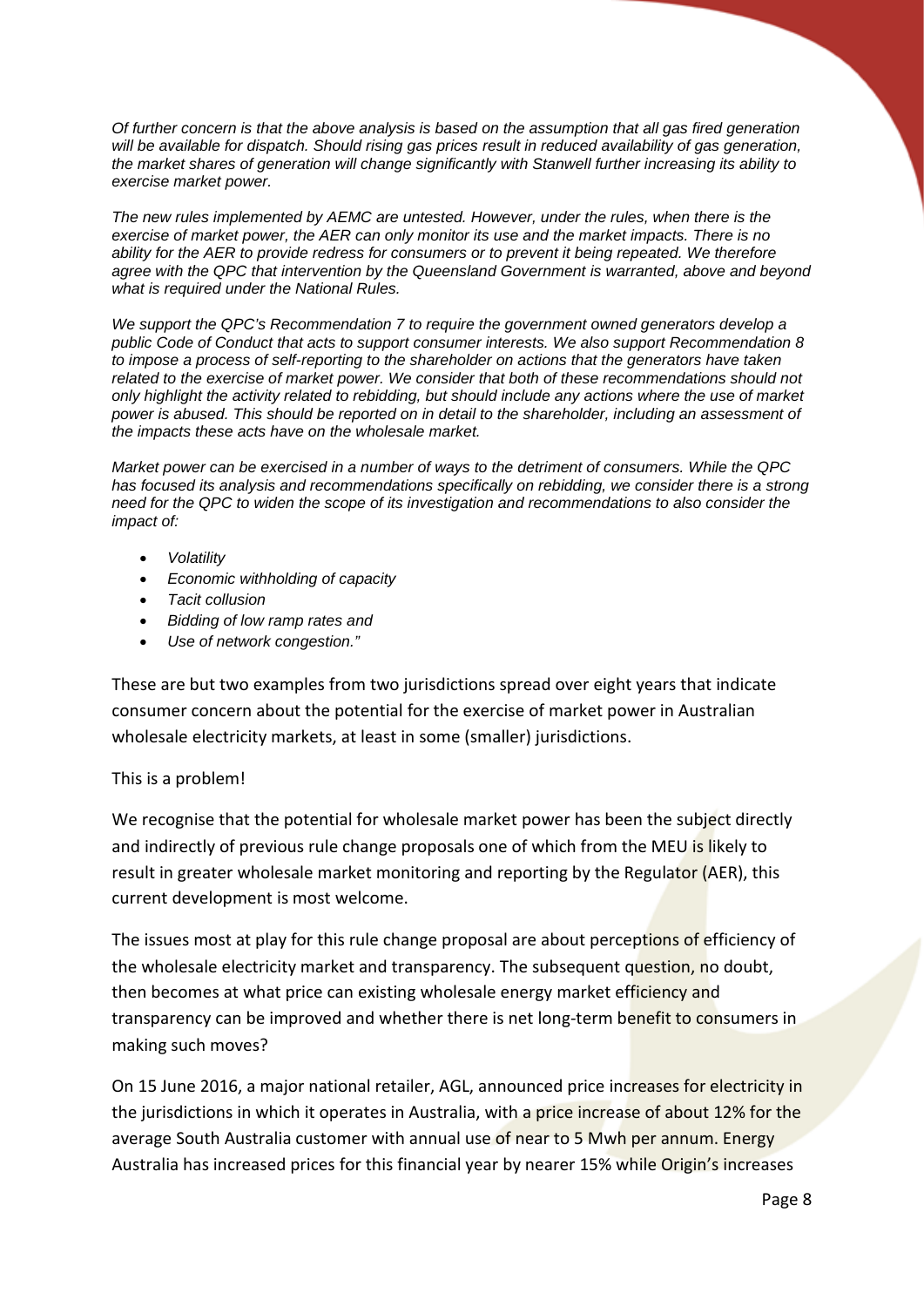are closer to 6%, and at a time of an annual CPI of 1.7%. The main reason given for this latest substantial price increase is uncertainty in the wholesale market, the retailers citing the much higher forward contracts being offered to large business customers as evidence of growing uncertainty about wholesale prices for the immediate future and so all customers, including small customer's are being burdened with very high prices as a result of uncertainty in the wholesale market.

We submit that the two examples that we have given of consumer concerns about wholesale electricity markets in Australia, from 2 different states and with a gap of 8 years, coupled with current, significant price increases to end consumers of electricity for 2016-17, means that there is a problem with Australian wholesale electricity markets.

We are consequently interesting in exploring the 5 minute settlement rule change proposal since it has the potential to improve wholesale market transparency and efficiency.

# *Issue 2 SCADA*

*5. Is using SCADA measurements a viable alternative to replacing existing metering equipment in order to implement five minute settlement?*

*6. What changes would be required so that SCADA measurements could be used for profiling energy in the settlement process?*

Concerning the question about data sources, from what we understand we support the Sun Metals proposal of using data from SCADA systems. The advantages bringing that SCADA systems are in use already to monitor and manage power systems in real time with a typical more measurement interval of four seconds, according to table 5.1 from the discussion paper. A measurement interval of seconds is appropriate for a market settlement proposal involving five minute intervals.

Regarding changes, accuracy of the SCADA system could be improved, but we are unsure about the technical implications and costs of seeking this improvement.

# *Issue 3: 5 minute metering and other options*

- *7. What changes would be required to metering infrastructure so that five minute metering data could be used in the proposed five minute settlement regime?*
- *8. What changes to participants systems would be required to accommodate a five minute data format?*
- *9. Could five minute settlement be implemented without changing the existing data format*
- *10. Are there any other data sources such as dispatch targets, that would be preferable to SCADA profiling or five minute metering?*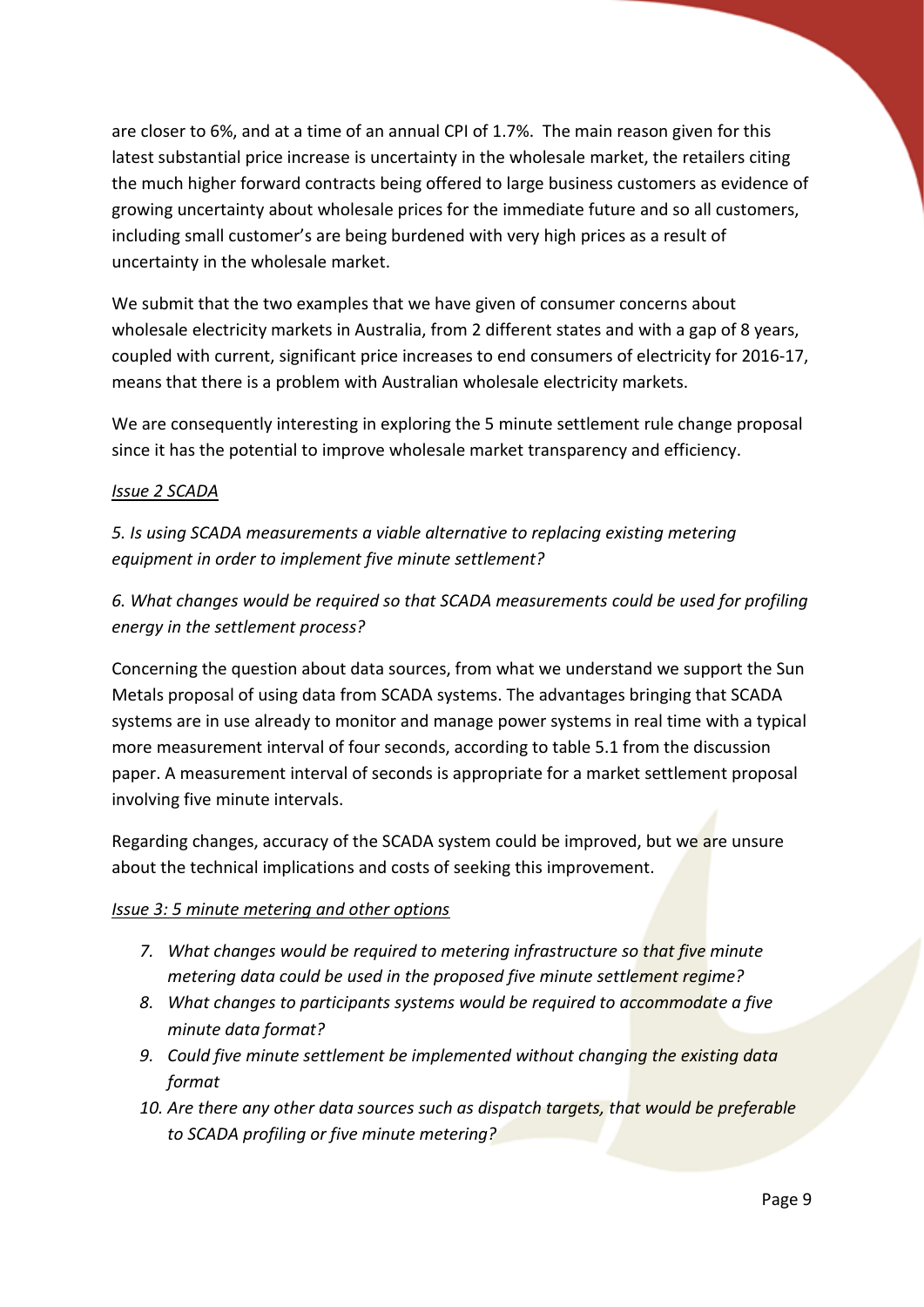We are not well placed to answer this set of questions as we are not a market operator or direct participant in market settlement arrangements. We are interested in customer implications and so would be most interested in the cost implications of any metering infrastructure upgrade requirements and subsequent implications, particularly for smaller end-use customers.

# *Issue 4 settlement residue*

- *11. should the full value of the settlement residue be recovered from demand-side participants remaining on 30 minute settlement?*
- *12. Would it be feasible to merge the new residues with existing intra-regional settlement residues? Are there any alternative mechanisms that would be preferable?*
- *13. Should five minute settlement instead be compulsory for all demand-side participants? If so, what threshold would be appropriate for compulsory demand-side participation*

We are tending to the view that if a move was made to 5 minute settlement's it should apply for all market participants, to reduce the potential for gaming and to enhance system transparency. We also recognise that the market is going through a period of rapid change at the moment with third-party providers, metering providers, small medium and larger size renewable generation increasingly part of the generation input, the rise of the 'prosumer', and increased desire from demand aggregators and other demand-side measures to be more active players in the market. So any move to a five minute settlement regime, on top of all these other changes which are occurring, mainly through market mechanisms, means that if 5 minute settlement were to be adopted there would need to be a transition process leading to an end game where all participants are subject to the same rules.

It has also been suggested that a potential benefit from five minute market settlement would be for improved access to the market for renewable generation and demand side management opportunities. We do not know enough about the detail associated with these sorts of claims, but would be supportive of any moves which increase market efficiency and transparency and enable demand side measures and new technologies to be 'seamlessly' integrated into the market.

# *Issue 5. Contracting*

- *14. how would the proposed move to 5 minute settlement affect existing contractual arrangements?*
- *15. Would the proposed optionality for demand-side participants affect the ability of participants to contact with each other? Would a generator settled on a five minute basis be able to contract with a consumer settled on a 30 minute basis?*
- *16. What impact would move to 5 minute settlement have on contract market liquidity?*